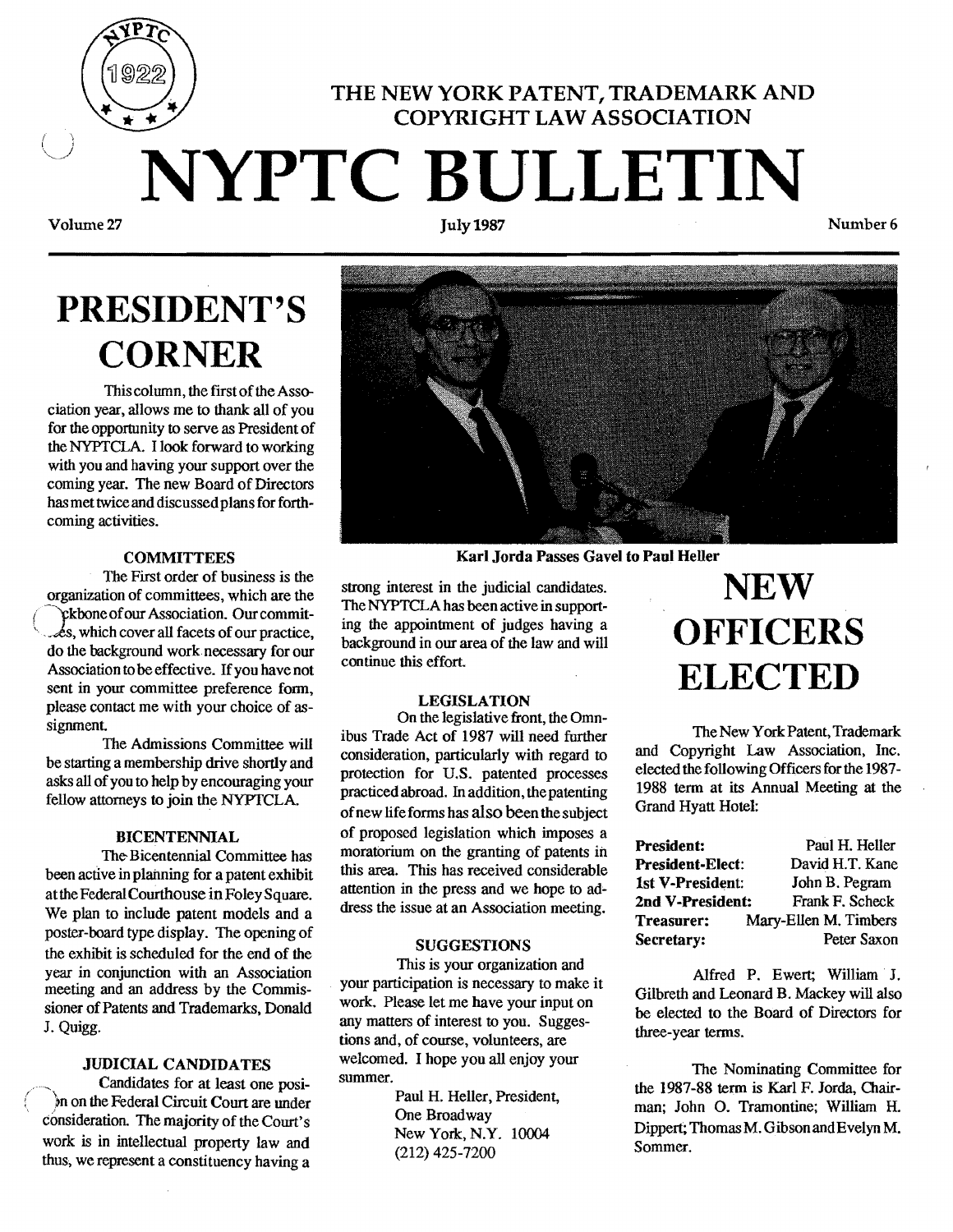### **CLE WEEKEND A SUCCESS**

On May I-May 3, 1987, the Association held its annual Continuing Legal Education Weekend Seminar at Skytop Manor in the Poconos.

The weekend started off on Friday evening with a reception for the registrants and their guests after which Karl Jorda, the Association President, welcomed everyone to the weekend.

#### WILLFUL INFRINGEMENT

On Saturday morning, the first program featured Robert L. Baechtold of Fitzpatrick, Cella, Harper & Scinto, speaking on willful infringement. He outlined major decisions from the Federal Circuit on this subject and commented on recent suggestions that patent litigation has become unduly focused on the quality of the parties' legal representation and that the "moral elements" underlying willful infringement should be purged.

Baechtold lamented that Federal Circuit decisions in this area were difficult to understand or reconcile - not because of too much emphasis on the moral element but, rather, because of too little. Willful infringement is, inescapably, a moral issue in which lack of good faith should be an essential element and an ultimate fact to be proved. Inconsistency results, he felt, when the court fails to distinguish between that ultimate fact and the objective, directly observable facts from which good faith may be inferred.

As an example, Baechtold gave the absence of a competent, exculpatory opinion of counsel. In a number of decisions, the proper test - whether the patentee proved the infringer's bad faith - has been supplanted by an inquiry of whether the infringer affirmatively proved that it obtained a clean opinion. The court, he remarked, has gone so far as to criticize the infringer for asserting attorney-client privilege, inferring that either there was no opinion or it was unfavorable.

Unless and until the court reassesses its views on willful infringement, he concluded, any prudent advisor should counsel clients not to embark on any commercial activity without having in hand a detailed, written, internally consistent opinion by a competent attorney, reflecting

a careful analysis of the patent claims, the prosecution history, the relevant art and the device in question, and containing firm unequivocal conclusions on validity or infringement.

#### INEQUITABLE CONDUCT

Albert E. Fey of Fish & Neave then delivered a talk on "Inequitable Conduct - A Legal Issue, or a Moral One?" He discussed a number of Federal Circuit decisions dealing with inequitable conduct and commented on. the controversy that those decisions have created. He reported that the AIPLA Board of Directors, as a result of this controversy, had proposed to the Commissioner of Patents and Trademarks a number of resolutions seeking a "rule of reason" approach to the problem.

He outlined the type of inequitable conduct that had arisen: failure to cite known, relvant, non-cumulative prior art; a failure to cite known sales or use before the critical date; a failure to report certain test reports; misrepresentation of those factors; and hiding a material reference or test result in a long list. Hepointed out that a showing of inequitable conduct required a demonstration of materiality and intent and, under the clearly erroneously standard of review. the trial court's findings regarding those facts are rarely reversed.

He outlined the various standards of materiality which have been applied by the courts and the different ways by which intent to withhold or misrepresent can be demonstrated.

#### MANAGING PATENT LITIGATION

Next on the agenda was a panel discussion entitled "Managing Patent Litigation - A Guide for Corporate Counsel," moderated by James J. Foster of Davis Hoxie Faithfull & Hapgood.

Joseph L. Lazaroff, a patent litigator with American Telephone and Telegraph, described how his company handles patent cases. He said that much of the litigation is done in-house, including not only the drafting ofpleadings and the conducting of discovery but also, in certain situations, actually trying the case using inhonse staff only. He described under what circumstances AT&T would consult outside counsel and gave details as to the division of labor between outside and inside counsel in those cases.

Steven J. Baron, corporate litigation counsel for patents and trademarks at American Home Products Company, outlined his company's successful approach to conducting litigation by using in-house attorneys. He described the types of cases which would be handled entirely in house, and the circumstances under which outside counsel would be used. In cases where outside counsel is retained, he described various measures American HOme has taken with outside counsel to control what is done in the litigation and also to keep costs down.

Leonard P. Prusak, former Chief Patent Counsel at Johnson & Johnson, told the audience that his company had the policy of using outside attorneys for all patent litigation. He described how Johnson & Johnson determined which counsel to retain and summarized his company's. experience. He said his company would reluctant to use in-house attorneys to con= duct any patent litigation.

John F. Sweeney of Morgan & Finnegan cautioned against companies becoming too dependent upon inside attorneys to handle patent litigation. In particular, he decried instances where Companies have tried to handle litigation in house but later called in outside attorneys after it was too late to undo the damage that had been done.

#### DEMONSTRATIVE EVIDENCE

This program was followed by a stimulating discussion of demonstrative evidence in intellectual property cases by John E. Kidd of Anderson, Russell, Kill & Olick, and Dr. Philip K. Anthony of Litigation Sciences Inc., Los Angeles, California. Mr. Kidd brought several exhibits that he had used at trials and explained the ways in which he had focused the jury's attention on the exhibits with quite favorable results.

Dr. Anthony showed slides which vividly demonstrated how to put togeth $\mathcal{L}$ . charts or other demonstrative exhibits to persuade the jury of the advocate's cause, and outlined the principal characteristics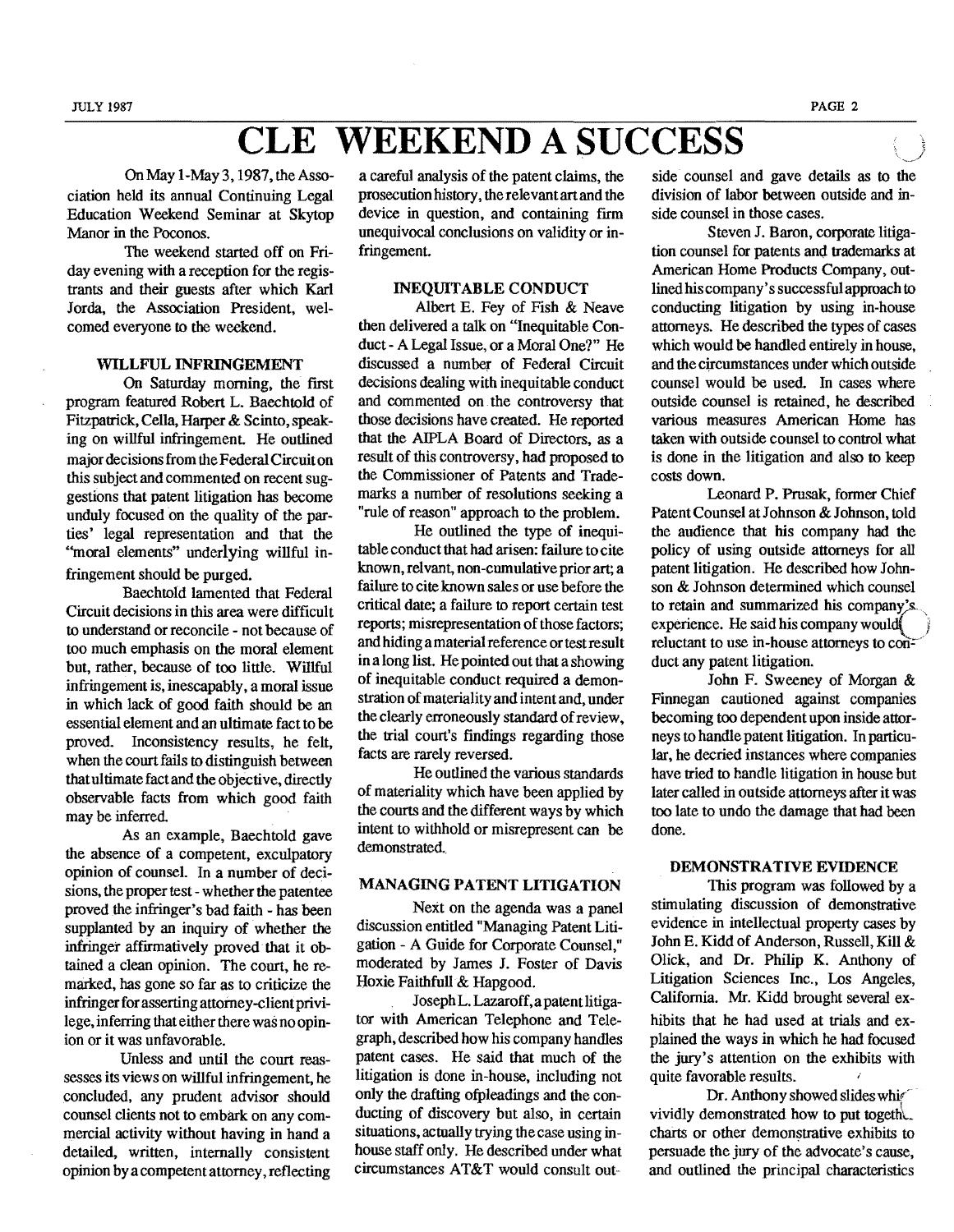#### PAGE 3 JULY 1987

 $\epsilon$  in nch exhibits should have. He emphasized derstandable message, must be simple and straightforward, and should be free of extraneous and distracting information.

#### COPYRIGHT LEGISLATION DE-VELOPMENT

TheCopyright session, chaired by Morton David Goldberg. opened with Dorothy Schrader, General Counsel, United States Copyright Office, providing an overview of treaty and legislative developments. Of particular interest is the current design protection legislation, H.R. 1603. Ms. Schrader noted that some fonn of design legislation has been pending in Congress since 1914. She also observed that the current legislation might be interpreted to cover the aesthetic external appearanceofa product as well as the appearance of internal mechanisms. She expressed some concern that the latter coverage may not be in the best interest of the consumer.

#### WORK-FOR-HIRE DOCTRINE

Fred Koenigsberg, Assistant General Counsel, American Society of Composers, Authors and Publishers (ASCAP), traced the history of the workfor-hire doctrine and reviewed case law under the Copyright Act of 1976. Mr. Koenigsberg noted what appeared to be a conflict between the legislative intent and current case law applying the work-for-hire doctrine to independent contractors. The statute lists specific situations where a work-for-hire will be found, while recent cases follow the interpretation of cases under the old Copyright Act to find a workfor-hire where the employer exercises supervision and control over the work.

#### COMPUTER SOFTWARE **PROTECTION**

Morton David Goldberg, a partner inSchwab, Goldberg, Price & Dannay, spoke on protection of computer software, particularly the Whelan decision *(Whelan Associates, Inc.* v. *laslow Dental Lahora ((,tory, Inc.,* 797 F.2d 1222 (3d Cir. 1986)). \\~jWhelan granted protection to SSO (Structure Sequence and Organization). Mr. Goldberg believes this protection is in accord with basic copyright principles. *(Continued on page eight)* 

fuch exhibits should have. He emphasized NYPTCLA SENATE TESTIMONY

Editor's Note: The following Testimony was submit*ted to the U.S. Senate by John O. Tramontine on behalf* of *The New York Patent, Trademark And Copyright Law Association on Senate Bills* S. 568, 573 *and* 635

#### INTRODUCTION

The New York Patent, Trademark and Copyright Law Association strongly supports the enactment of legislation extending the current protection afforded by U.S. process patents so that our country's exports and imports will be on equal legal footing with those of our major industrial trading partners. But the problem with all three of these bills is that they go far beyond this laudable purpose and change our laws in a way that will adversely and unnecessarily affect our own domestic manufacturing industries.

These bills are described as bills "to protect patent owners from importation into the United States of goods made overseas by use of a U.W. patented process." But none of these bills are limited to goods made overseas. They include goods made in this country by domestic manufacturers and then extend liability for the frrsttime to all persons who use or sell the product obtained from our U.S. manufacturers, notwithstanding that there is no U.S. patent on the product. There has been no attempt to marshal any justification for so changing our laws regarding goods made here in the United States.

#### SUMMARY OF SUGGESTED MODIFICATIONS .

We suggest that these bills should be modified so that they extend liability only to persons who import or make the first sale in the United States of the product produced by the patented process. This would accomplish the legitimate purpose of these bills by putting us on equal legal . footing with our major industrial trading partners for purposes of our export and import trade. But because the domestic manufacturer (who is infringing the patented process) also will be the person who make the first sale in the United States, there will be no change in substance of our current laws regarding goods made in the United States.

With the extension of liability so constrained to accomplish its legitimate purpose, most of the other proposed provisions, e.g., the notice and limitation on liability provisions, become unnecessary. A presumption shifting the burden of going forward with the evidence (but not the burden of proot) , is needed where the patent owner has been unable through discovery to determine the process actually used to make the product. The presumption provisions of these bills unfortunately speak of both the presumption (burden of going forward with the evidence) and the burden of proof (burden of "establishing" or persuasion). The presumption or "burden of proof" in foreign laws equates to our burden of going forward with the evidence, not to our burden of proof.

#### BACKGROUND

Many, if not most, of our industrial trading partners (Group B countries) have process patent laws similar to those proposed in these bills. Butthey have them for reasons that have no application to the enforcement of U.S. process patents against our domestic manufacturers. The main reason for such process patent laws in foreign countries is that they do not have our discovery procedure in the enforcement of patent rights. Thus, the patent owners are unable through discovery in foreign Courts to detennine the process used to make the product. We suffer no such disability in enforcing U.S. process patents against domestic manufacturers. Furthermore, in many foreign countries certain types of products cannot be patented, such as chemical and pharmaceutical products, food products and products of biotechnology. We have no such restrictions under our laws.

Thus, we have no need for such laws with regard to our domestic manufacture and domestic marketing. But notwithstanding that these foreign process patent laws came about for reasons that do not apply in this country, they have impacted the exports of our domestic manufacturers and parity for that reason is required.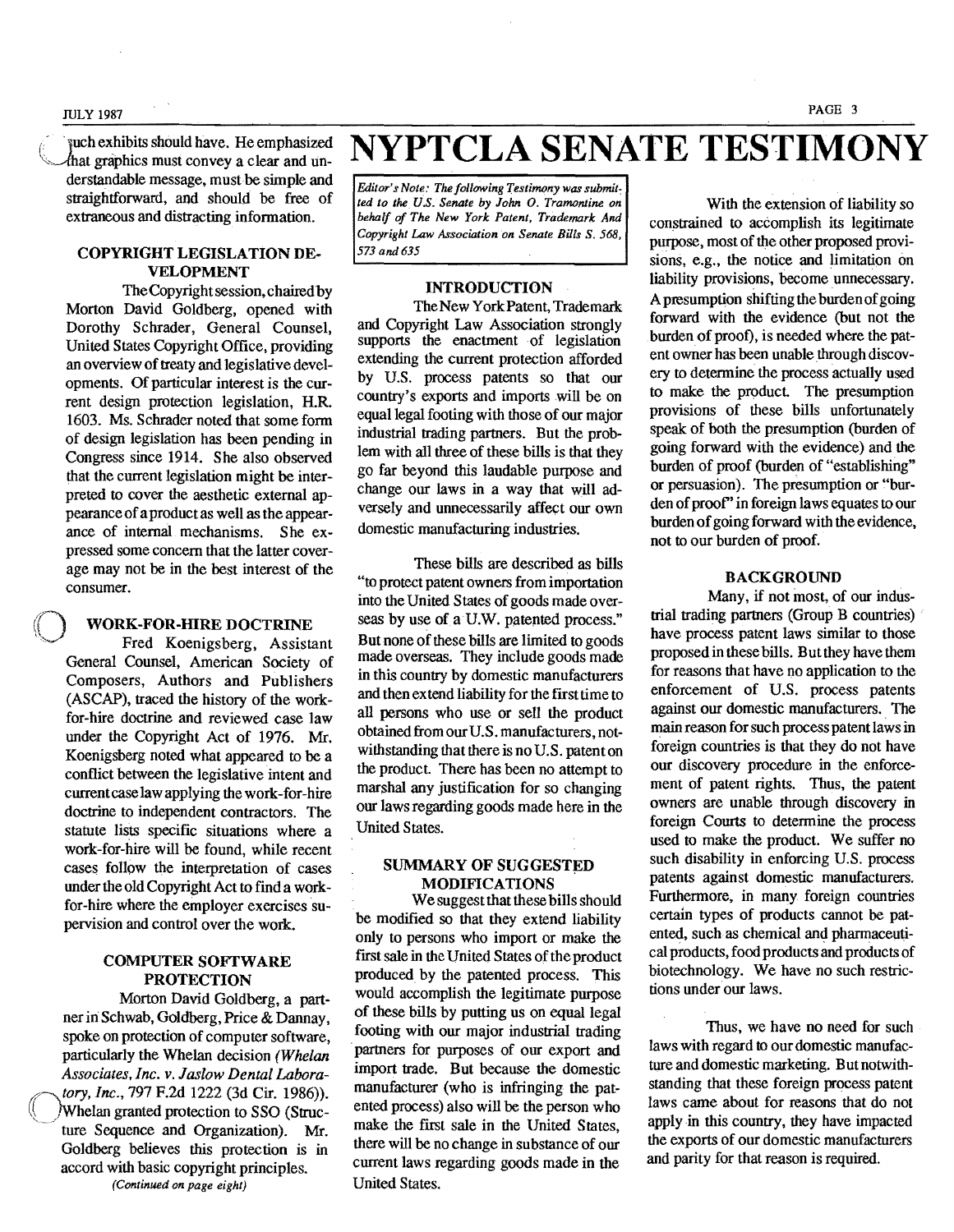#### ADVERSE IMPACT ON DOMESTIC MANUFACTURERS

Under current law only the domestic manufacturer is liable for infringing a U.S. process patent. But he who uses or resells a product purchased from that domestic manufacturer will be liable for infringement of that process patent, notwithstanding that there is no U.S. patent on the product.

If liability for infringement is not cut off at the first sale, domestic manufacturers may be forced to disclose their secret process technology to a series of users and sellers to reassure them, or allow them to make their own determination, that they are not indirect infringers of any existing process patents. Furthermore, the domestic manufacturer and each person in the chain of distribution would be warranting, under Section 2-312(3) of the Uniform Commercial Code, that the product it delivers does not infringe a U.S. patent, which would now for the first time include process patents.

For an example, assume that Company A holds a patent on a process for making rubber. Company B (a domestic manufacturer) makes rubber which itsells to Goodyear, who sells its tires to General Motors, who sells its cars to consumers. Under the proposed bills, charges of infringement of the process patent could be made against every person in that chain. Those persons may be deemed joint tortfeasors (infringers) with joint and several liability.

If the patentee chooses to sue Goodyear, and the value of the tire greatly exceeds the value of the rubber raw material, Company B (who will be required, as a practical matter, to indemnify Goodyear) may face damage liability far in excess of the revenue it derives from selling the rubber.

#### OBJECTIONS TO OUR SUGGESTED MODIFICATIONS

Those that oppose our suggested modifications do soon two main grounds (1) that it would not meet the need for this legislation and (2) that the person who ultimately uses the imported product could be insulated from liability by using one or more intermediaries who would import and make the frrst sale in the United States.

First, on the need for this legislation, it has been said that process patentees require more effective enforcement means

against infringement by domestic manufacturers than merely suing those who actually use the patented process. We are not aware of any facts that would support this view, nor have any been advanced. It also has been said that use in a foreign country of a process that is patented in the United States and importation into the United States of the product is an impermissable circumvention of the patentee's exclusionary rights in the process. But the concept that a patent can only be infringed by acts within the country that issued the patent is elemental in the patent laws of every country, including our own.

Turning to the second point, the useofintermediaries to import and make the frrst U.S. sale would not insulate the ultimate domestic user of the imported product from liability. Under our existing laws, one who actively induces an infringement of a patent is liable as an infringer. 35U.S.C. § 271(b). Thus, the ultimate domestic user who with knowledge of the U.S. process patent places a purchase order and thereby actively induces importation and first sale of the product would be liable as an infringer.

Also, by application of existing law, a foreign manufacturer who with knowledge of the U.S. process patent sells the product for importation into the United States would be liable as an active inducer of infringement. See, for example, *Honeywell, Inc. v. Metz Apparatewerke,* 509 F.2d 1137 (7 Cir. 1965), *Engineered Sports Productsv. Brunswick Corp.,* 362 F.Supp. 722 (D.Utah 1973) and *Hauni Werke Koerber* & *Co., K.G. v. Molins Ltd.,* 183 USPQ 168 (RD.Ya.1974). Thus the holder of a U.S. process patent could have a remedy directly against the foreign manufacturer.

#### **CONCLUSION**

Our Association believes that these bills can be improved by a more careful balancing of the needs of process patentees and the burdens imposed on domestic manufacturers and retailers. That balance can be achieved by defining, as acts of infringement, the importation into the United States, or the frrst sale in the United States, of a product made by a patented process.

John O. Tramontine

# **JUDGE WARD** SPEAKS ON **PATENTS**

Judge Robert J. Ward of the U.S. District Court for the Southern District of New York recently addressed the Association at its Annual Meeting on the topic of "Enforcing Patents and Trademarks in the Federal Courts".

#### INNOVATION TO BE ENCOURAGED

Judge Ward stated that for our nation to continue to prosper, we must continue to encourage innovation. To this end, the effectiveness of the patent and trademark system plays an important role. A decline in technological achievement would adversely affect the country's well being.

The Federal Courts play two roles. in implementing the patent and trademark $\overline{A}$ statutes. The frrst is the application of the statutes to define the parties rights in specific cases and, if necessary, to fill in statutory gaps in the process. The second is to enforce those rights by deciding Validity, granting damages and enjoining infringement. It is the function of Congress to protect inventors by granting rights and remedies against potential infringers and enforcing such rights. He noted that after enactment of the Trademark Counterfeiting of 1984, the Federal Courts have become more active in cracking down on foreign competitors who have copied trademarks and names used to identify popular products.

#### CASES IN POINT

Judge Ward used two specific cases of his own to demonstrate how he has gone about enforcing the patent and trademark laws. In *U.S. Philips v. Micronetics.*  410 F.Supp. 449, he held one patent invalid and another valid and infringed. He noted, however, that the case consumed five years from the filing of the action to the decision and that the appeal took another year. Judge Ward felt that the expenditure in time and effort was worthwhile to the parties who received a reasoned decision which was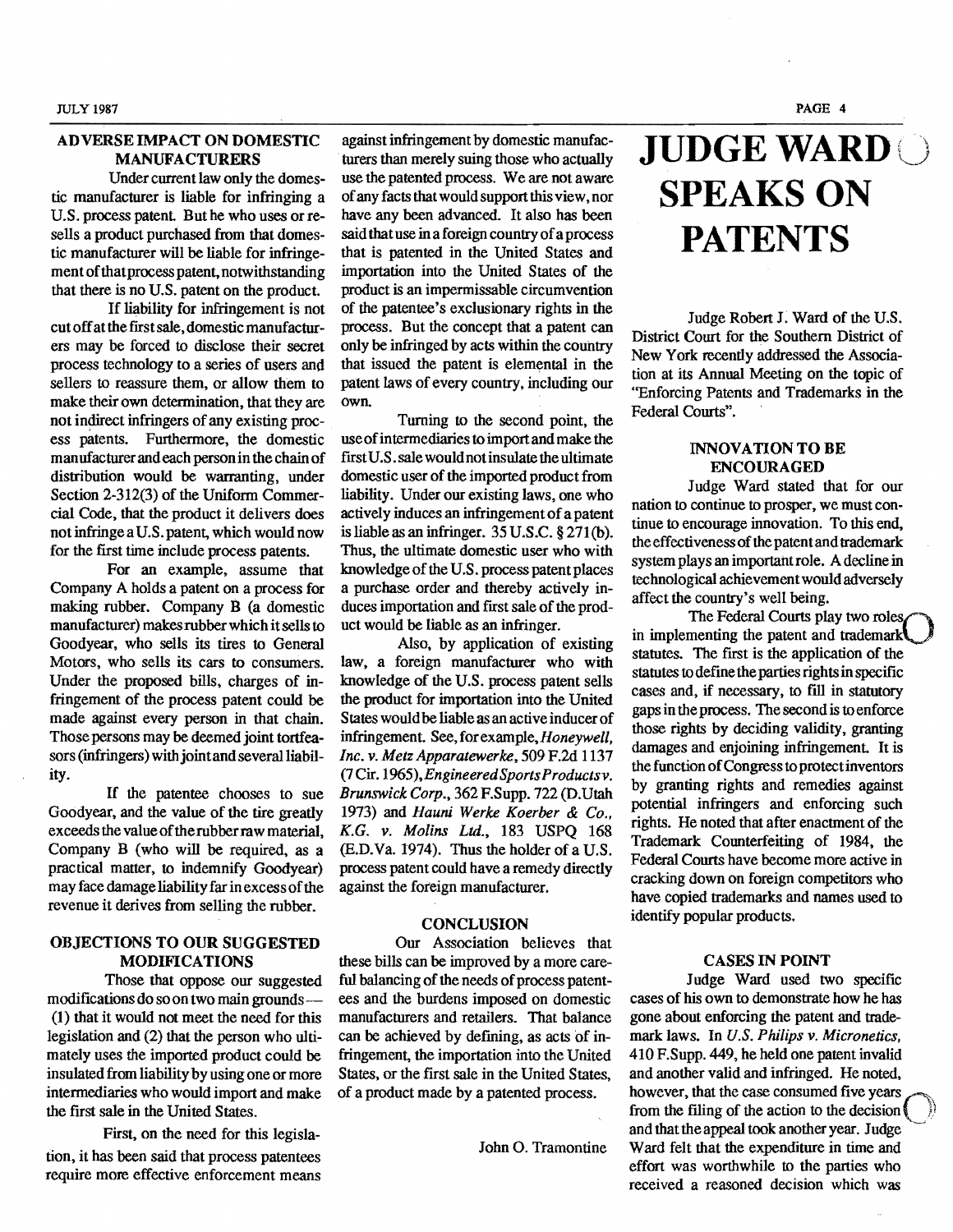JULy 1981

### **Affirmed on appeal.**

The trademark case was *Lambda Electronics v. Lambda Technology, 515*  F.Supp. 915, where he held that the defendants' use of the plaintiff's registered trademark in connection with its business of developing customized software applications created a likelihood of confusion as to the source of its services. Judge Ward noted that Lambda consumed two years from the filing of the suit to his decision and there was no appeal.

In JudgeWard's opinion, in order for the judicial system to be effective, it must be efficient and reliable. He expressed some concern about the efficiency of a system which consumes five years from filing to decision.

#### PRE-TRIAL ORDERS

JudgeWardnoted that the Federal judicial system relies on notice pleading and courts cannot look to a bare bones complaint and answer or even to voluminous discovery which follows to determine the issues of fact. Most judge's will ordi marily rely on a pre-trial order which sets forth all of the stipulated and disputed issues of fact and law.

Judge Ward cautioned against pursuing weak arguments in a pre-trial order. In his opinion, counsel should realize that if they cannot win their case on the strong issues, they have little likelihood of winning on the weak ones. Weakness detracts immeasurably from strength and will reduce the overall appeal of one's case. Consequently, Judge Ward suggested that . at any early state in the case. and before the pre-trial order, the issues should be distilled down and the weak ones eliminated.

#### PRE-TRIAL CONFERENCE

Judge Ward noted that within the first three months of an action, he will typically schedule a pre-trial conference. At that point, counsel should succinctly explain to the judge the nature of the suit, the identity of the parties and the issues. The factual issues in vol ved should be discussed rather than the associated legal issues, except as they relate to immediate prob (Mems, i.e. jurisdiction. Also, counsel should<br>be prepared to discuss a reasonable discovery plan which considers the content and length of time necessary to complete dis-

#### covery.

At the initial pre-trial conference, Judge Ward will encourage the parties to settle the case. He often tends to bring up the subject because he recognizes that many attorneys believe that if they initiate settlement discussions. it will be perceived as a sign of weakness.

#### MOTIONS FOR SUMMARY JUDGMENT

Judge Ward noted that most patent lawyers cannot rest until they file a motion for Summary Judgment. He suggested, however, that prior to filing such a motion, counsel should seek a pre-motion conference to explore whether it is worth the time and effort. He noted that complex suits are rarely resolved on such a motion.

#### TRIAL BRIEF

Judge Ward strongly suggested the filing of a pre-trial brief, preferably no later than 2 weeks before trial. This gives counsel an opportunity to explain any special features to the judge and his law clerk. He suggested appending copies of important or key cases to the back of the brief to give the judge an opportunity to easily refer to them should a question arise.

He counseled against citing exclusively to the U.S.P.Q.'s or to similar publications not likely to be found in the court library unless one attaches copies of the decision to the brief.

Above all. he stressed brevity. Peripheral issues should only be mentioned with passing comment. If, at trial, such issues develop, they can be hit strongly in final argument. Nothing will dissuade a court more from reading a brief than its length. A good brief should require no more than two hours of comfortable reading.

#### TRIAL PREPARATION

The name of the game in trial work is preparation. Cases should be carefully planned. Judge Ward noted that one should never underestimate the intelligence of the trier of fact, whether it be a judge or jury. Thus, one should not repeatedly prove facts which. in all probability, were understood the first time. In a jury trial, there will undoubtedly be twoor three

jurors who have the ability to understand the case with a simple explanation of most points. Such jurors will also likely be the leaders during deliberations. He warned against turning them off by insulting their intelligence through unnecessary repetition.

Opening statements should be used to explain whatwill be proven at trial. The first witness should be a strong witness who can paint a full picture of all issues. Important evidence should be offered as soon as possible to give the trier of fact an early awareness and understanding of the case.

Witnesses should be made to understand the need for keeping their testimonyon a level which is understandable to the judge or jury. They should stay away from industry jargon and technical language and phrases.

Models or samples of the device or products and charts, graphs or pictures should be fully usedwhenever possible.

## **COMMITTEE REPORT HIGHLIGHTS**

#### ANNUAL MEETING COMMITTEE

An evening meeting program was organized following the Annual Meeting on May 28. 1987 featuring Judge Robert J. Ward of the Southern District of New York.

The Association's Inventor of the Year Award was presented to Dr. Leo H. Sternbach, inventor of the LIBRIUM and VALlUM compounds.

### ARBITRATION COMMITTEE

A book entitled "Guide to Patent Arbitration and Other Methods of Alternative Dispute Resolution" was submitted to and accepted for publication by BNA in the Fall of 1987. 2000 initial copies will be printed. The Committee worked with BNA Seminars' coordinator and the AAA on a joint seminar on patent arbitration for Fall, 1987.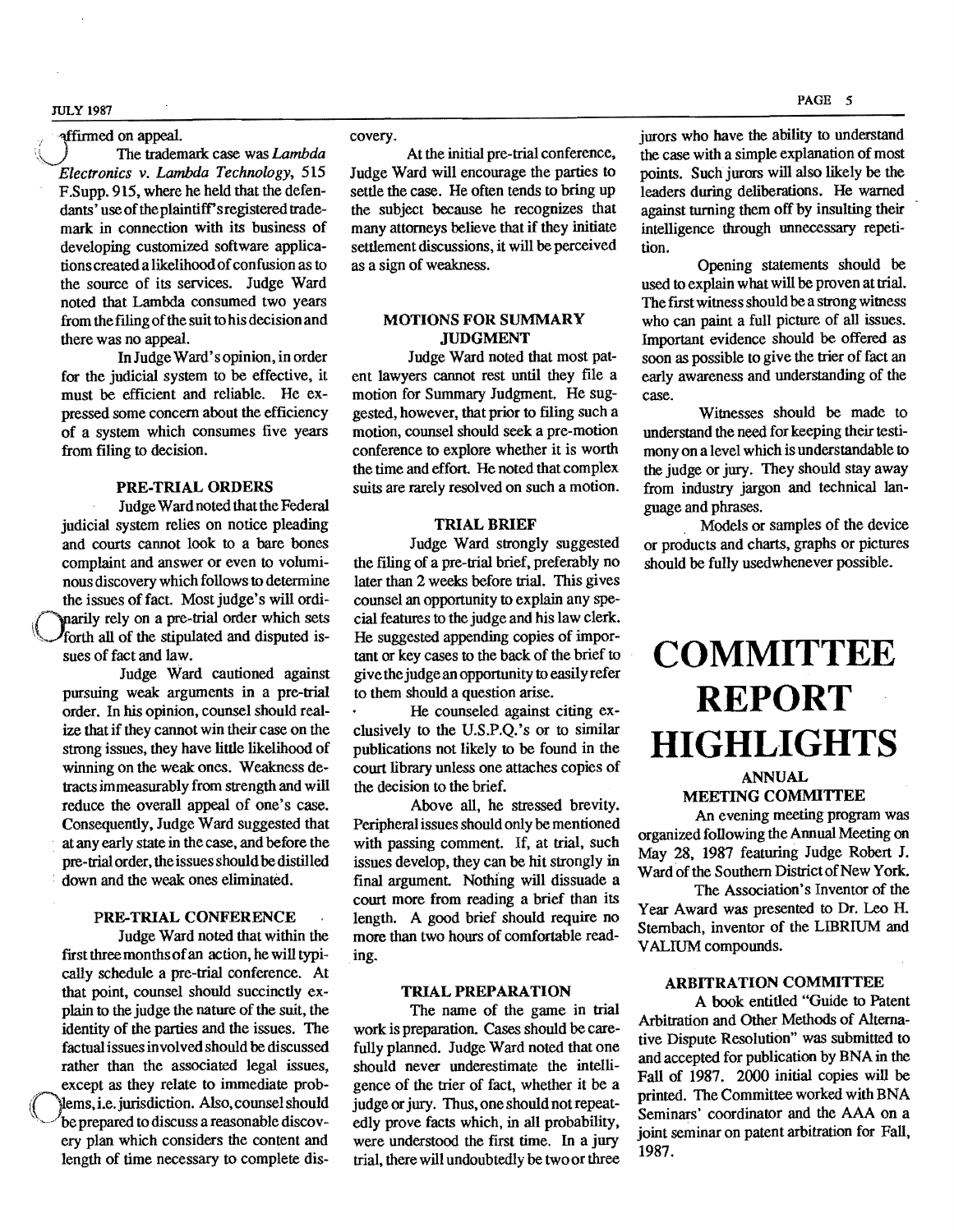#### COPYRIGHf COMMITTEE Copyright Court Procedure and Practice Sub-Committee

The Sub-Committee compiled a list of cases relative to the curative provisions of Section 405 of the Copyright Act. Five cases were identified.

The Sub-Committee also studied the possible problems involved in U.S. adherence to the Berne Convention.

#### Copyright Legislation and Copyright Office Affairs Sub-Committee

The Sub-Committee considered Senator Mathias' Berne Convention Implementation Act and his bill for the protection of the ornamental designs. The Sub-Committee favors the United States joining Berne and supports bills such as the Berne Convention Implementation Act. The Sub-Committee is concerned with the ability of any resulting statutes to override the provisions of the treaty and urges that everything possible be done to exclude "retroactivity" and "moral rights" as suggested by the Convention.

The Sub-Committee further supports the ornamental designs bill. It feels, however, that the law should be specific in reciting a standard for copying.

#### International Copyright Sub-Committee

The Committee met on December 10, 1986 and discussed the following topics:

1. Amendment of Copyright Act to conform to Berne Convention.

2. International Protection of Computer Software.

3. Droit Moral.

#### ECONOMIC MATTERS **COMMITTEE**

A meeting was held on February 11,1987. The Committee considered the issue of professional liability insurance. No alternative recommendations were made, however, due to the Associations' limited bargaining power.

#### EMPLOYMENT COMMITTEE

An active roster of perspective employers and employees is maintained. For a period of four months after an initial inquiry, employers receive all relevant

resumes received by the Committee. Committee business is conducted by telephone and mail.

#### FOREIGN PATENT LAW AND PRACTICES COMMITTEE

A Committee luncheon was held at the U.N. Delegate's dining room in December, 1986. Two major projects were undertaken:

1. An analysis of the grey market as it relates to American-owned foreign patent portfolios; and

2.. The preparation of a checklist for PCT application filing procedures which will be published in a future issue of the Bulletin.

#### FOREIGN TRADEMARK LAW AND PRACTICE COMMITTEE

Consideration was given to a proposal supported by Dr. Arpad Bogsch of WIPO to amend the Madrid arrangement concerning the International Registration of Trademarks to make it more attractive to non-member countries such as the U.S. and U.K.

Regarding theEEC, a new draft of the proposed counsel regulations creating a community trademark registration system was issued. Important questions still remain unresolved.

The EEC has also issued a draft directive under which the member states would be required to harmonize their trademark laws.

#### HARMONIZATION OF PATENT LAWS SPECIAL COMMITTEE

The Committee met to review the subjects contained on the agenda of the third session of the Committee of Experts on the harmonization of certain provisions and laws for the protection on inventions, being sponsored by WIPO in Geneva on March 23-27, 1987. The Committee report was reviewed by the Board and approved in almost all respects. The views of the Association were transmitted to Assistant Commissioner Michael Kirk. These views were subsequently used in Geneva at a caucus of the United States Delegation prior to commencement of WIPO sessions and many of the views and recommendation formed the basis of the U.S. position and the actual discussions.

The Chairman of the Committe was sent as the Association Delegate to the Geneva meetings and participated both in the caucus of the U.S. Delegation as well as during all of the sessions.

#### LEGAL AID COMMITTEE

There were no opportunities to provide pro-bono legal services last year. In order to stimulate client referrals, a fivepage memorandum was sent to the New York Legal Aid Society in February, 1987 'highlighting the services offered 'by the Committee.

The Association sponsored Ms. Patricia Woodworth of the Lakeshore Central School District to a Buffalo conference on June 5, 1987.

#### LICENSE TO PRACTICE **COMMITTEE**

The Committee met in early 1987. Its investigation of the New York State Bar Association movement to certify varied specialties failed and members were pessimistic that any revival of the movement would occur. The Committee will continue to serve as a watch dog to be alert to any revival of the movement.

#### NOMINATIONS COMMITTEE

The Committee met and presented nominations of officers, members of the Board of Directors and members of the nominating committee. The so nominated individuals were elected and have now taken office.

#### PAST PRESIDENTS COMMITTEE

The Committee met on May 7, 1987 and formulated the following recommendations:

1. Increased emphasis should be placed on the matter of ethics. Periodic articles should be published in the Bulletin by the Ethics Committee and one working luncheon per year should be devoted to the subject.

2. Attendance of state court judges at the Annual Dinner should be discouraged.

3. Different sub-committees. should be formed to facilitate the operation of the Committee. .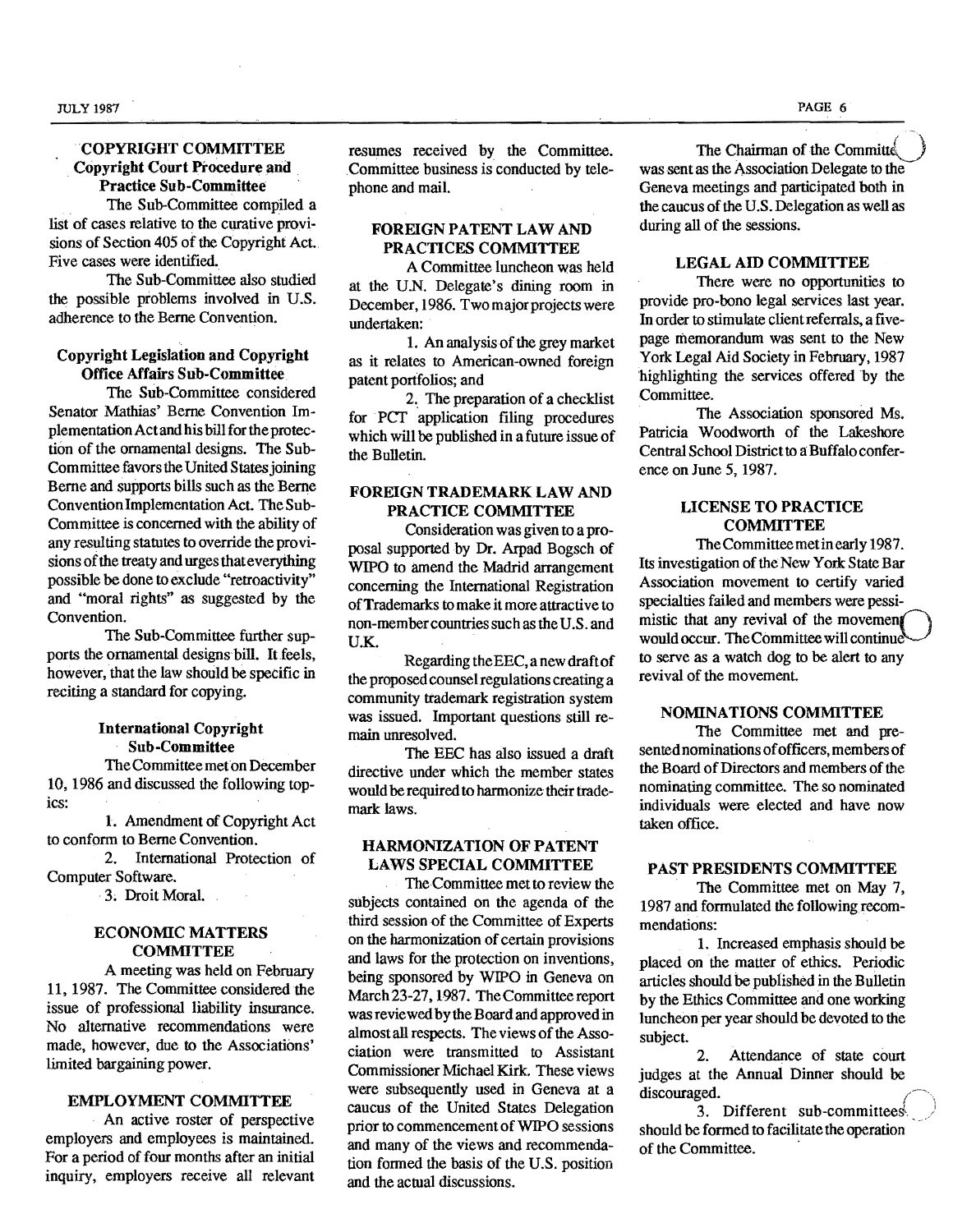$\left( \begin{array}{cc} \end{array} \right)$ 

### U.S. PATENT LAW AND PRACTICE **COMMITTEE** Interference Law and Practice Sub-Committee

The Sub-Committee reviewed the proposed rule changes concerning arbitration of patent interferences and recommended that no comments be filed.

A questionnaire will be distributed in a future mailing to identify common and/or unanticipated problems which may arise under the new interference rules.

#### PTO Affairs Sub-Committee

The Sub-Committee met and considered the PTO's implementation of Rule 56 (37 CPR 1.56).

It also reviewed the impact of PTO efforts to harmonize the patent laws and was represented at meetings of the PTO.

### Patent Legislation

Sub-Committee<br>Numerous process patent bills have been introduced in Congress making it an act of infringement to import into the U.S. a product covered by a U.S. process patent and to use the product made by the patented process in the United States.

The Sub-Committee objects to extending liability to middlemen, retailers and consumers. It proposes liability be limited to importation and first sale. A draft bill was presented to Senator Lautenberg who, while not accepting the Association position, referred to it in the Congressional record.

At the request of the Sub-Committee, John Tramontine testified before the Senate on behalf of the Association.

### Antitrust, FOIA and Trade Secrets Sub-Committee

A formal meeting was held. The definition of "market" under *Walker Process* was considered. Further areas of concern included the interface between FOIA and trade secrets with the case of*Monsanto v. Ruckelshaus* being the starting point . Other areas considered included injunctions against the use of trade secrets as well as shrink wrap or site licensing.

### PROFESSIONAL ETHICS AND GRIEVANCES COMMITTEE

Only one inquiry was received by the Committee which, on examination, turned out to involve subject matter outside its jurisdiction. No complaints were referred to the Committee.

#### PUBLIC INFORMATION AND EDUCATION COMMITTEE

1. Inventor of the Year Program - Dr. Leo Sternbach was selected as Inventor of the Year, 1987. Dr. Sternbach invented a new class of chemical compounds which led to the development of Valium and Librium.

2. Speakers Bureau and Teach Selection - The Committee met with the Legal Aid Committee to discuss a joint effort to promote a speakers bureau. This will be further pursued.

#### PUBLICATIONS COMMITTEE

A formal meeting was held in October, 1986. The Bulletin format was changed to take advantage of recent advances in Desk Top Publishing. Regular President's Corner and Latest Legal sections were initiated and the Bulletin was expanded to 8 pages.

The Greenbook for Association years 1985-1986 and 1986-1987 was published and plans are underway for an October, 1987 publication date for the 1987 1988 Greenbook.

#### U.S. TRADEMARK LAW AND PRACTICE COMMITTEE

A resolution was drafted for the Board taking a position ofWIPO's Trademark Cooperation Treaty. John Pegram presented the resolution of the WIPO meeting in Geneva in November of 1986. The Association's position favored harmonization of intellectual property laws but did not specifically support the Trademark Cooperation Treaty. It also tracked the work being done by the Trademark Review Commission of the USTA.

# **RECENT DECISIONS** OF INTEREST

BY THOMAS A. O'ROURKE

#### RIGHT TO JURY TRIALS

The Court of Appeals for the Federal Circuit, in *Gardco Manufacturing Inc. v. Herst Lighting Co.,* 34 B.N.A. P.C.T.J. 167 (C.A.F.C. June 8, 1987), was confronted with the issue of whether a patent owner was impermissibly denied the right to a jury trial. The district court in *Gardco* ordered separate trials on the issue of inequitable conduct and infringement and validity. The issue of inequitable conduct was to be tried before the Court while the issue of infringement and validity were to be tried before a jury according to the district court

The district court conducted the bench trial on inequitable conduct first and held that the patent in suit was unenforceable. The patent owner argued on appeal that the bench trial on inequitable conduct violated its Seventh Amendment right to a jury trial on the issues of validity and infringement.

TheC.A.F.C. discussed the scope of F.R.CP. 42(b) and concluded that the Rule gives the district court broad discretion to separate out issues. The Court went on to discuss the affect of the Supreme Court's decision in *Beacon Theatres, Inc.*  v. *Westover,* 359 U.S. 500 (1959) on the discretion of the district court to order that the equitable claim be tried before the legal issues. In *Beacon,* the Supreme Court held that "only under the most imperative circumstances ... can the right to a jury trial of legal issues be lost through prior determination ofequitable claims." The key factor in determining whether this trial of the equitable claim first would be improper is whether: "a prior trial on the issue of whether the patent is unenforceable for inequitable conduct would resolve factual issues reserved for jury trial."

In affirming the district court's decision, the C.A.F.C. rejected Herst's reliance on *American Hoist* & *Derrick Co. v.*